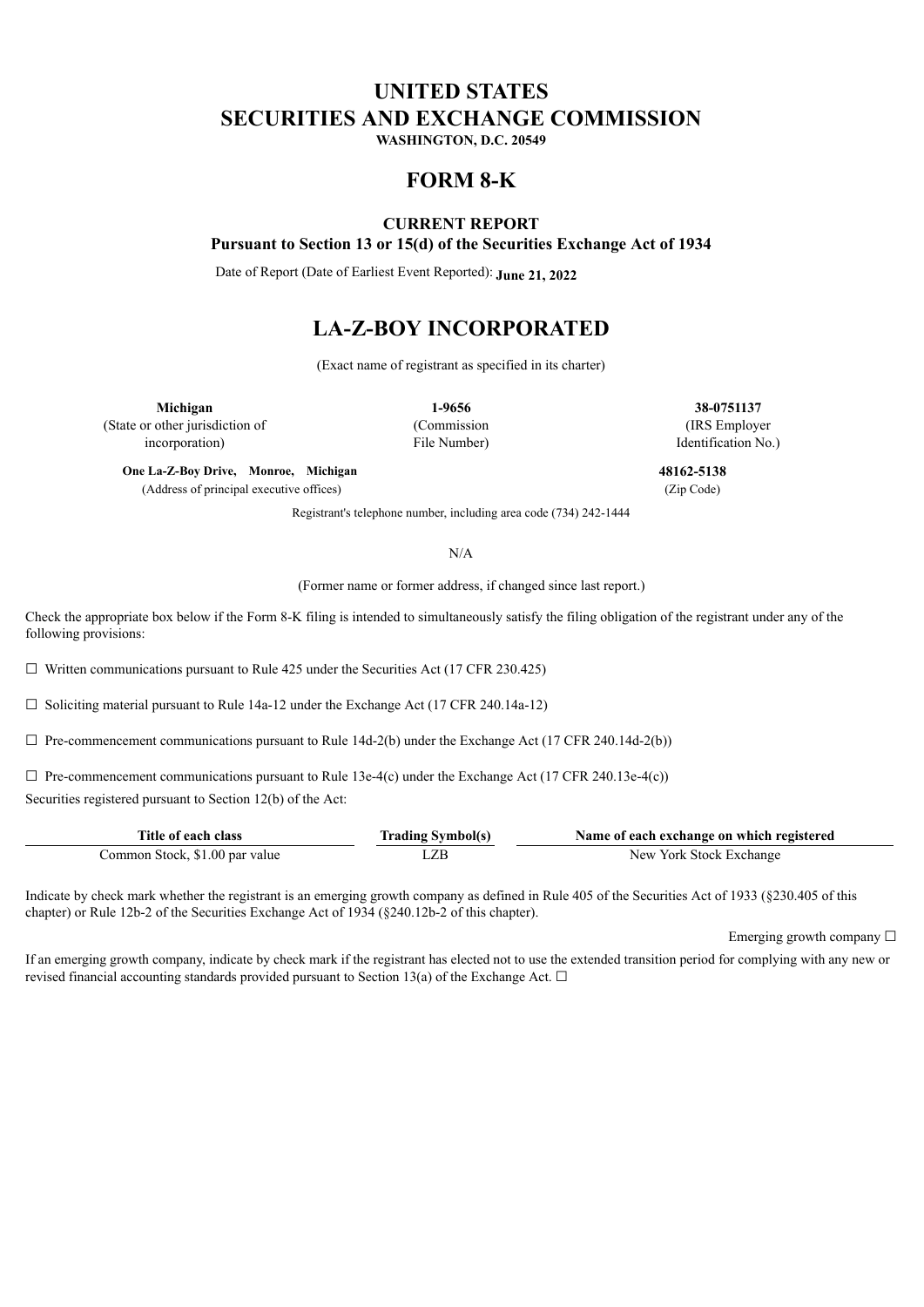#### **Item 2.02 Results of Operations and Financial Condition.**

On June 21, 2022, La-Z-Boy Incorporated (the "Company") issued a news release to report the Company's financial results for the fiscal quarter ended April 30, 2022. A copy of the news release is attached to this Current Report on Form 8-K as Exhibit 99.1.

#### **Item 7.01 Regulation FD Disclosure.**

The information in Items 2.02 and 7.01 of this report and the related exhibit (Exhibit 99.1) shall not be deemed "filed" for purposes of Section 18 of the Securities Exchange Act of 1934 (the "Exchange Act") or otherwise subject to the liabilities of that section and shall not be deemed to be incorporated by reference in any filing of the Company under the Securities Act of 1933 or the Exchange Act, except as expressly set forth by specific reference in such a filing.

#### **Item 9.01 Financial Statements and Exhibits.**

(d) The following exhibits are furnished as part of this report:

#### **Description**

| 99.1 | News Release Dated June 21, 2022                                            |
|------|-----------------------------------------------------------------------------|
| 104  | Cover Page Interactive Data File (embedded within the Inline XBRL document) |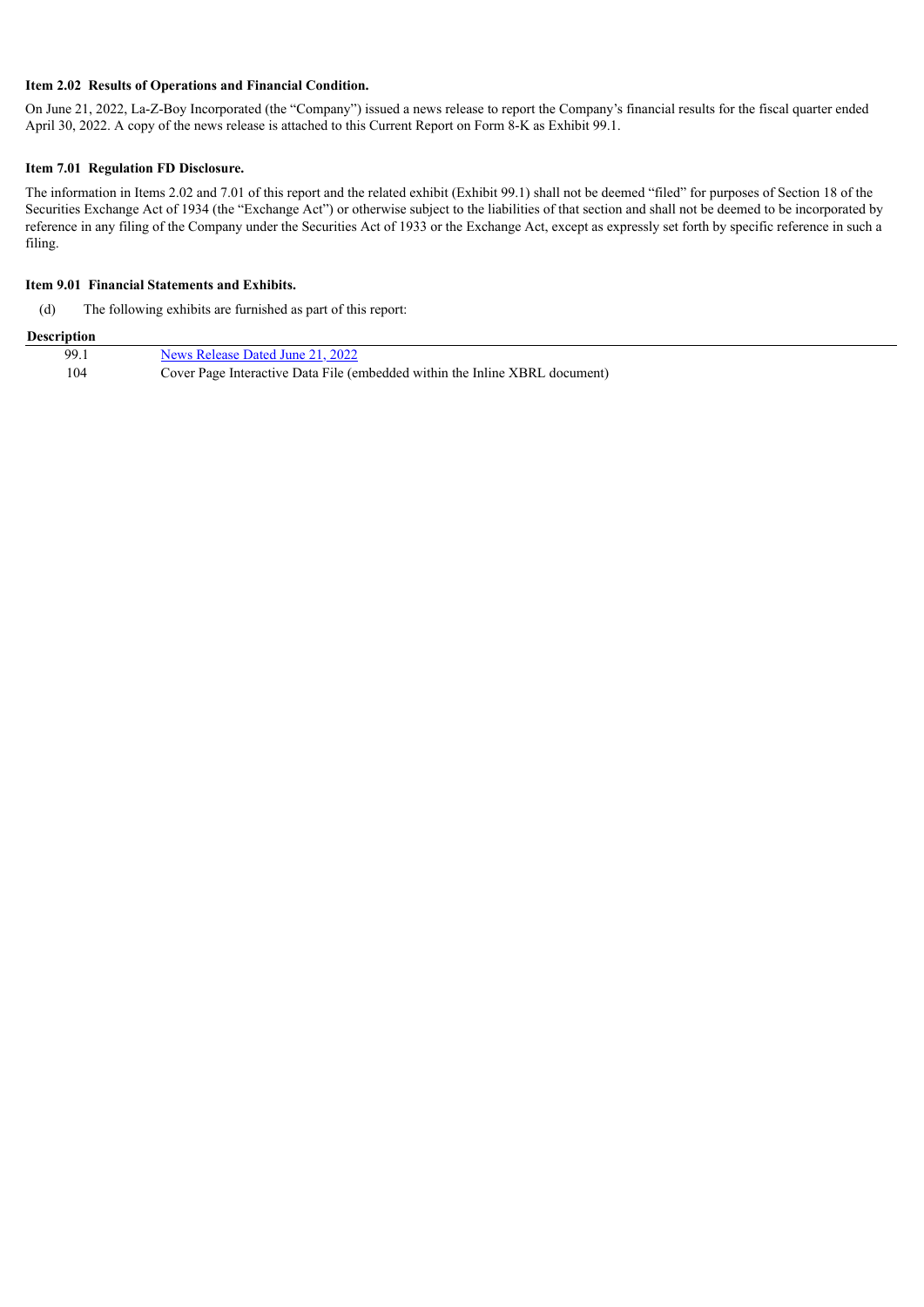# **SIGNATURES**

Pursuant to the requirements of the Securities Exchange Act of 1934, the registrant has duly caused this report to be signed on its behalf by the undersigned hereunto duly authorized.

#### LA-Z-BOY INCORPORATED

(Registrant)

Date: June 21, 2022

BY:/s/ Jennifer L. McCurry

Jennifer L. McCurry Vice President, Corporate Controller and Chief Accounting Officer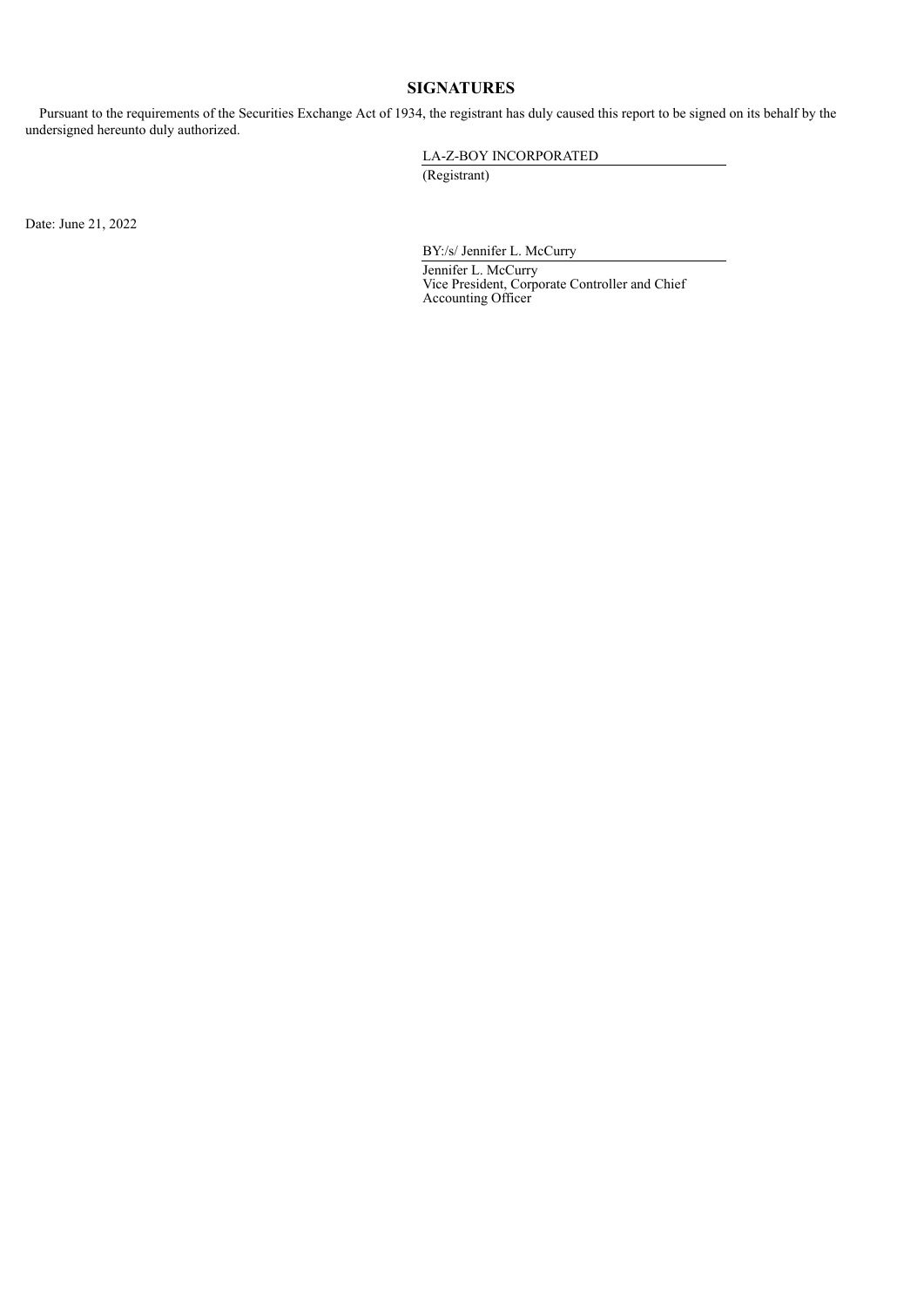**EXHIBIT 99.1**



#### <span id="page-3-0"></span>**NEWS RELEASE**

**Contact:** Kathy Liebmann (734) 241-2438 kathy.liebmann@la-z-boy.com

## **LA-Z-BOY REPORTS RECORD SALES AND OPERATING INCOME FOR THE FISCAL 2022 FOURTH QUARTER AND FULL YEAR**

MONROE, Mich., June 21, 2022--La-Z-Boy Incorporated (NYSE: LZB), a global leader in residential furniture, today reported record sales and operating income for the fiscal 2022 fourth quarter and full year ended April 30, 2022.

#### **Fiscal 2022 full year versus Fiscal 2021 full year:**

- Consolidated sales increased 36% to a record \$2.4 billion
	- $-$  +33% adjusting for the 53<sup>rd</sup> week in fiscal 2022
- Retail segment sales increased 31% to \$804 million – Record sales, operating profit, and operating margin
- **•** Joybird sales increased 62% to a record \$176 million **–** Written sales for Joybird increased 27%
- Consolidated operating margin:
	- GAAP: 8.8% versus 7.9%
	- $-$  Non-GAAP<sup>(1)</sup>: 8.1% versus 9.0%
- Net income attributable to La-Z-Boy Incorporated per diluted share ("EPS"):
	- GAAP: \$3.39 versus \$2.30
		- $-$  Non-GAAP<sup>(1)</sup>: \$3.11 versus \$2.62
- \$118 million returned to shareholders through share repurchases and dividends

#### **Fiscal 2022 fourth quarter versus Fiscal 2021 fourth quarter:**

- Consolidated sales increased 32% to a record \$685 million
	- $-$  +22% adjusting for the 53<sup>rd</sup> week in fiscal 2022
- Retail segment sales increased 20% to \$233 million
- Record sales, operating profit, and operating margin
- Joybird sales increased 40% to a record \$53 million
- Consolidated operating margin:
	- GAAP: 11.5% versus 9.6%
	- $-$  Non-GAAP<sup>(1)</sup>: 9.4% versus 10.0%
- Net income attributable to La-Z-Boy Incorporated per diluted share ("EPS"):
	- GAAP: \$1.33 versus \$0.81
	- $-$  Non-GAAP<sup>(1)</sup>: \$1.07 versus \$0.87
- \$22 million returned to shareholders through share repurchases and dividends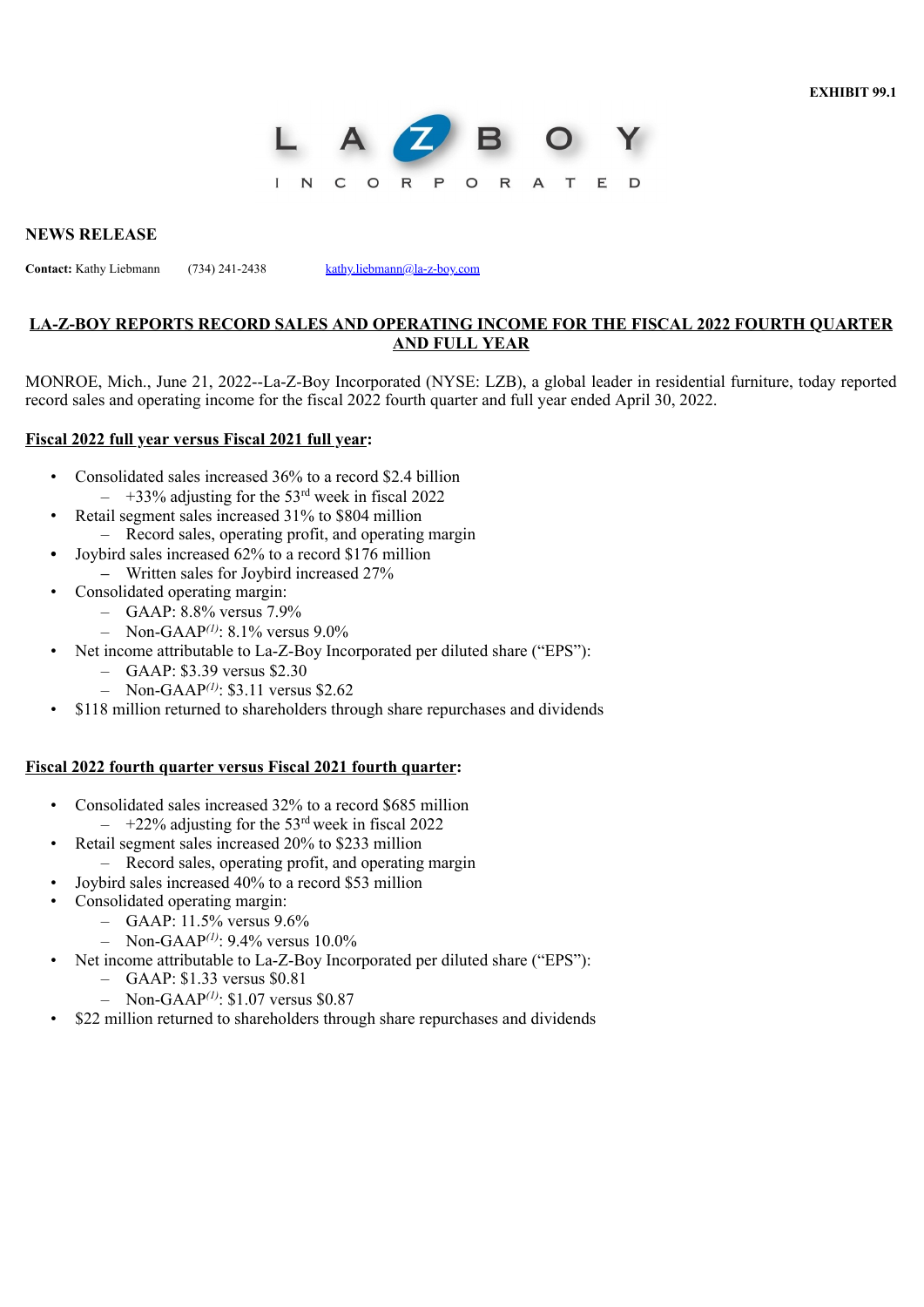Melinda D. Whittington, President and Chief Executive Officer of La-Z-Boy, said, "In what was a dynamic and volatile year marked by strong consumer demand for home furnishings, significant global supply chain challenges, and now macroeconomic and geopolitical uncertainty, La-Z-Boy Incorporated delivered record sales and operating income driven by powerful consumer brands, vast distribution, and the hard work of our passionate team. Our company-owned Retail segment posted record sales for the year, in addition to record operating profit which more than doubled, while sales for direct-to-consumer Joybird increased 62% to a record \$176 million. Our Wholesale segment delivered record sales, with strong sequential improvement on production execution and margins. We had a great finish to the year, including sequential quarterly improvement in operating margin."

Whittington added, "In the near term, we remain focused on increasing our agility to work down our backlog and improve service to customers and consumers with shorter lead times. Longer-term goals are centered on sustained profitable growth through our Century Vision strategic investments, even as we weather continued expected macroeconomic volatility. We expect our strong balance sheet and significant backlog will allow us to move through the current uncertain period and make important investments in our future as we deliver returns to all stakeholders."

Consolidated sales in the fourth quarter of fiscal 2022 increased 32% to \$685 million versus the fiscal 2021 fourth quarter, reflecting higher production, pricing and surcharge actions, and the extra week in the fiscal 2022 quarter which increased sales by approximately \$49 million based on the average weekly sales for the quarter.

Consolidated GAAP operating margin was 11.5% versus 9.6% in the prior-year fourth quarter. Consolidated non-GAAP<sup>(1)</sup> operating margin was 9.4% versus 10.0% in the prior-year fourth quarter. Operating margin for the current-year period was impacted by raw material inflation and plant inefficiencies related to increasing manufacturing capacity, partially offset by pricing and surcharge actions, and fixed-cost leverage on higher volume.

GAAP diluted EPS increased to \$1.33 for the fiscal 2022 fourth quarter versus \$0.81 in the prior-year quarter. Non-GAAP<sup>(1)</sup> diluted EPS increased 23% to \$1.07 versus \$0.87 in the prior-year fourth quarter.

#### **Wholesale Segment:**

- Sales:
	- Increased 34% ( $+24\%$  adjusting for the 53<sup>rd</sup> week) to a record \$513 million in the fiscal 2022 fourth quarter compared with the fiscal 2021 fourth quarter driven by realized pricing and surcharge actions as well as increased volume
- Operating Margin:
	- $-$  Non-GAAP<sup>(1)</sup> operating margin in the fiscal 2022 fourth quarter was 8.8% versus 10.2% for the prior-year period, primarily reflecting higher raw material and freight costs, differences in channel mix, and plant inefficiencies related to increasing manufacturing capacity; these factors were partially offset by pricing and surcharge actions
	- Sequentially from the fiscal 2022 third quarter, operating margin improved 230 basis points in the fourth quarter of fiscal 2022

#### **Retail segment:**

- **•** Delivered sales:
	- Increased 20%  $(+12%$  adjusting for the 53<sup>rd</sup> week) to a record \$233 million in the fourth quarter of fiscal 2022 compared with the prior-year fourth quarter
	- Delivered same-store sales increased 16% in the fiscal 2022 fourth quarter versus the year-ago period
- Written same-store sales for the company-owned La-Z-Boy Furniture Galleries® stores decreased 9% in the fiscal 2022 fourth quarter, reflecting near-term consumer impacts of inflation and geopolitical concerns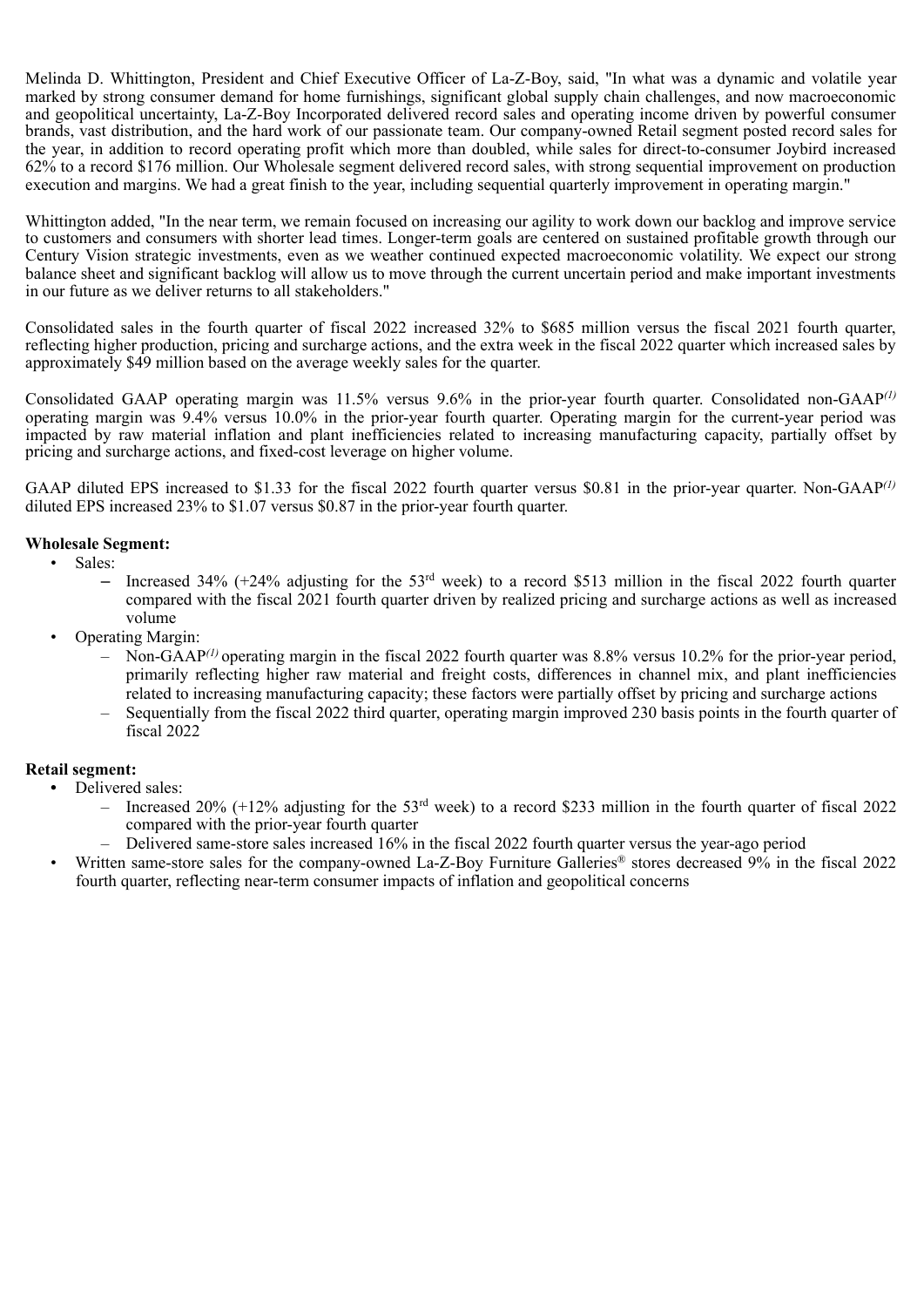- Operating Performance:
	- $-$  Non-GAAP<sup>(1)</sup> operating margin increased to a record 13.0%, or \$30 million in operating profit, in the fiscal 2022 fourth quarter versus 12.2%, or \$24 million in operating profit, in the fiscal 2021 fourth quarter, primarily driven by fixed-cost leverage on higher delivered sales volume

### **Corporate & Other:**

- Joybird delivered sales increased 40% (+30% adjusting for the 53<sup>rd</sup> week) to a record \$53 million in the fiscal 2022 fourth quarter compared with the same quarter last year
- Joybird written sales increased 3% in the fiscal 2022 fourth quarter compared with the prior-year quarter
- Joybird profit for the quarter increased versus the prior-year period, reflecting an improved gross margin and continued increased marketing investments as the company builds brand awareness while continuing to increase web conversion, retail store traffic, average order value and average sales price

#### **Balance Sheet and Cash Flow**

For fiscal 2022, the company generated \$79 million in cash from operating activities, after investing \$72 million in higher inventory levels to protect against supply chain disruptions and to support increased production and delivered sales.

The company continued to make disciplined investments in the business, including \$77 million in capital expenditures for the year, primarily related to store remodels, new upholstery manufacturing capacity in Mexico, plant upgrades, and technology upgrades.

The company returned \$118 million to shareholders in fiscal 2022, including \$28 million in dividends with \$7 million paid in the fourth quarter, as well as \$91 million in share repurchases, or approximately 2.5 million shares of stock, leaving approximately 7.5 million shares available for repurchase under its authorized share repurchase program as of April 30, 2022.

La-Z-Boy ended fiscal 2022 with \$249 million in cash<sup>(2)</sup> compared with \$395 million in cash<sup>(2)</sup> at the end of fiscal 2021. The company holds \$27 million in investments to enhance returns on cash versus \$32 million at the end of fiscal 2021.

### **Outlook**

Bob Lucian, Chief Financial Officer of La-Z-Boy Incorporated, said, "We are pleased with our strong fourth quarter execution, as we leverage our manufacturing investments to service our large backlog. We expect current macroeconomic and geopolitical uncertainty and its effect on consumer sentiment will likely cause demand trends to remain volatile for the foreseeable future. We are beginning to increase investments in marketing to drive demand for our strong brands to leverage their power in the marketplace, controlling the controllables, and improving our agility to navigate global supply chain disruptions. Taking all known factors into consideration, we expect delivered sales for the fiscal 2023 first quarter to be up 7% to 10% versus the first quarter of fiscal 2022, in a range of \$560 million to \$575 million, and consolidated non-GAAP operating margin to be in a range of 6.5% to 7.5%."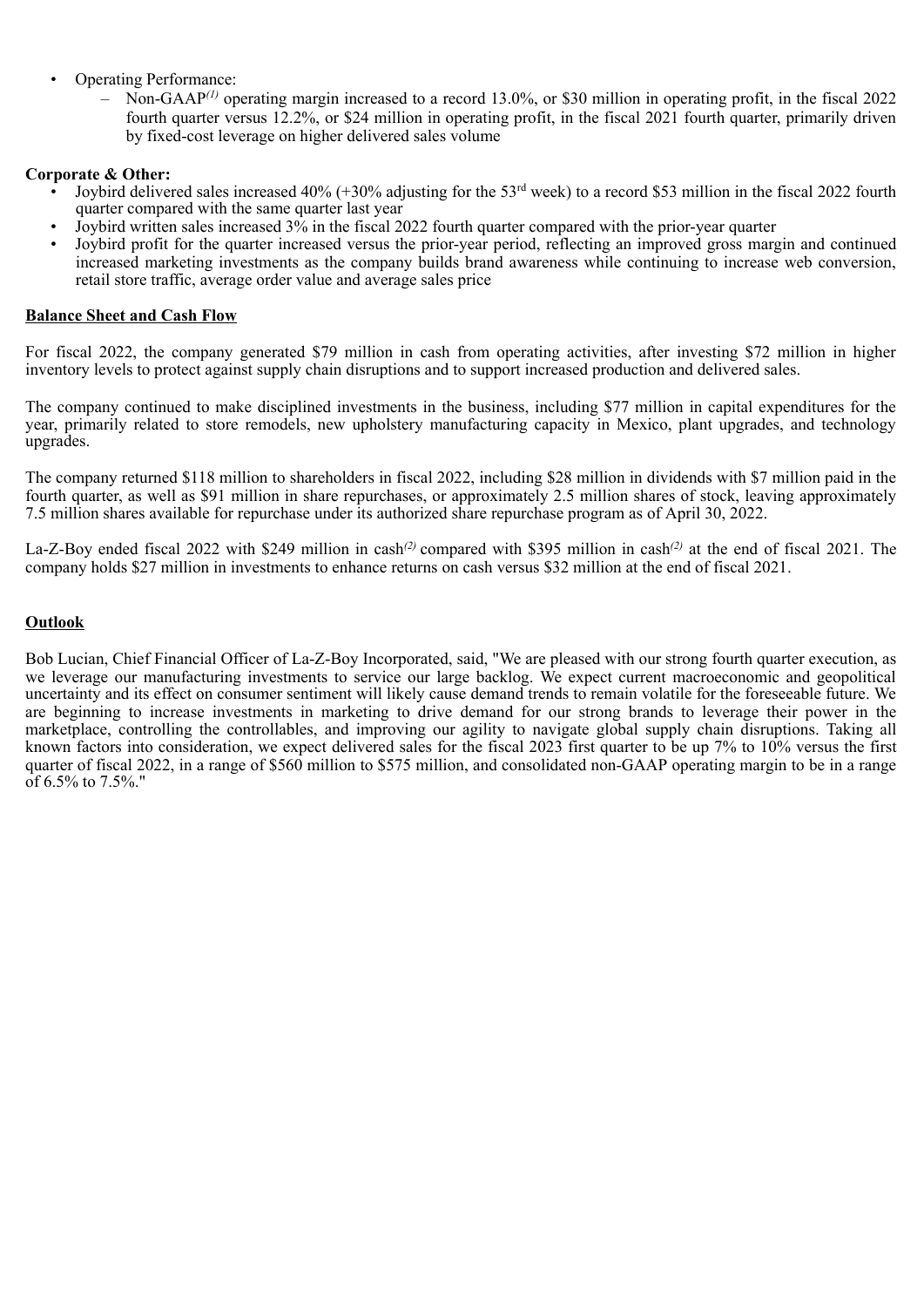#### *Non-GAAP amounts for the fourth quarter of fiscal 2022 exclude: (1)*

- *• a purchase accounting net benefit related to acquisitions completed in prior periods totaling \$3.4 million pre-tax, or \$0.08 per diluted share, with \$3.5 million included in operating income and \$0.1 million included in interest expense*
- *• a benefit of \$10.7 million pre-tax, or \$0.18 per diluted share, related to sale-leaseback transactions of three retail locations*

#### *Non-GAAP amounts for the fourth quarter of fiscal 2021 exclude:*

*• purchase accounting charges related to acquisitions completed in prior periods totaling \$2.0 million pre-tax, plus related tax adjustments, or \$0.06 per diluted share, primarily due to a write-up of the Joybird contingent consideration liability based on forecasted future performance, with \$1.9 million included in operating income and \$0.1 million included in interest expense*

### *Non-GAAP amounts for the full fiscal 2022 year exclude:*

- *• a purchase accounting net benefit related to acquisitions completed in prior periods totaling \$1.7 million pre-tax, or \$0.04 per diluted share, with \$2.3 million included in operating income and \$0.5 million included in interest expense*
- *a \$3.3 million pre-tax, or \$0.06 per diluted share, gain on the sale of the Newton, Mississippi facility related to the company's business realignment, announced in June 2020. The company continues to operate a portion of this facility*
- *• a benefit of \$10.7 million pre-tax, or \$0.18 per diluted share, related to sale-leaseback transactions of three retail locations*

### *Non-GAAP amounts for the full fiscal 2021 year exclude:*

- *• purchase accounting charges related to acquisitions completed in prior periods totaling \$16.7 million pre-tax, or \$0.33 per diluted share, primarily due to a write-up of the Joybird contingent consideration liability based on forecasted future performance, with \$16.0 million included in operating income and \$0.7 million included in interest expense*
- *• a charge of \$3.9 million pre-tax, or \$0.07 per diluted share, related to the company's business realignment initiative announced in June 2020*
- *• income of \$5.2 million pre-tax, or \$0.08 per diluted share, related to the Coronavirus Aid, Relief, and Economic Security Act (the "CARES Act") recorded in other income related to the impact of employee retention credits*

*Please refer to the accompanying "Reconciliation of GAAP to Non-GAAP Financial Measures" for detailed information on calculating the Non-GAAP measures used in this press release and a reconciliation to the most directly comparable GAAP measure.*

*Cash includes cash, cash equivalents and restricted cash (2)*

#### **Conference Call**

*\_\_\_\_\_*

La-Z-Boy will hold a conference call with the investment community on Wednesday, June 22, 2022, at 8:30 a.m. Eastern time. The toll-free dial-in number is 888.506.0062; international callers may use 973.528.0011. Enter Participant Access Code 546693.

The call will be webcast live, with corresponding slides, and archived on the Internet. It will be available at https://lazboy.gcsweb.com/. A telephone replay will be available for a week following the call. This replay will be accessible to callers from the U.S. and Canada at 877.481.4010 and to international callers at 919.882.2331. Enter Replay Passcode: 45734. The webcast replay will be available for one year.

#### **Cautionary Note Regarding Forward-Looking Statements**

This news release contains "forward-looking" statements within the meaning of the Private Securities Litigation Reform Act of 1995. Forward-looking statements can be identified by the fact that they do not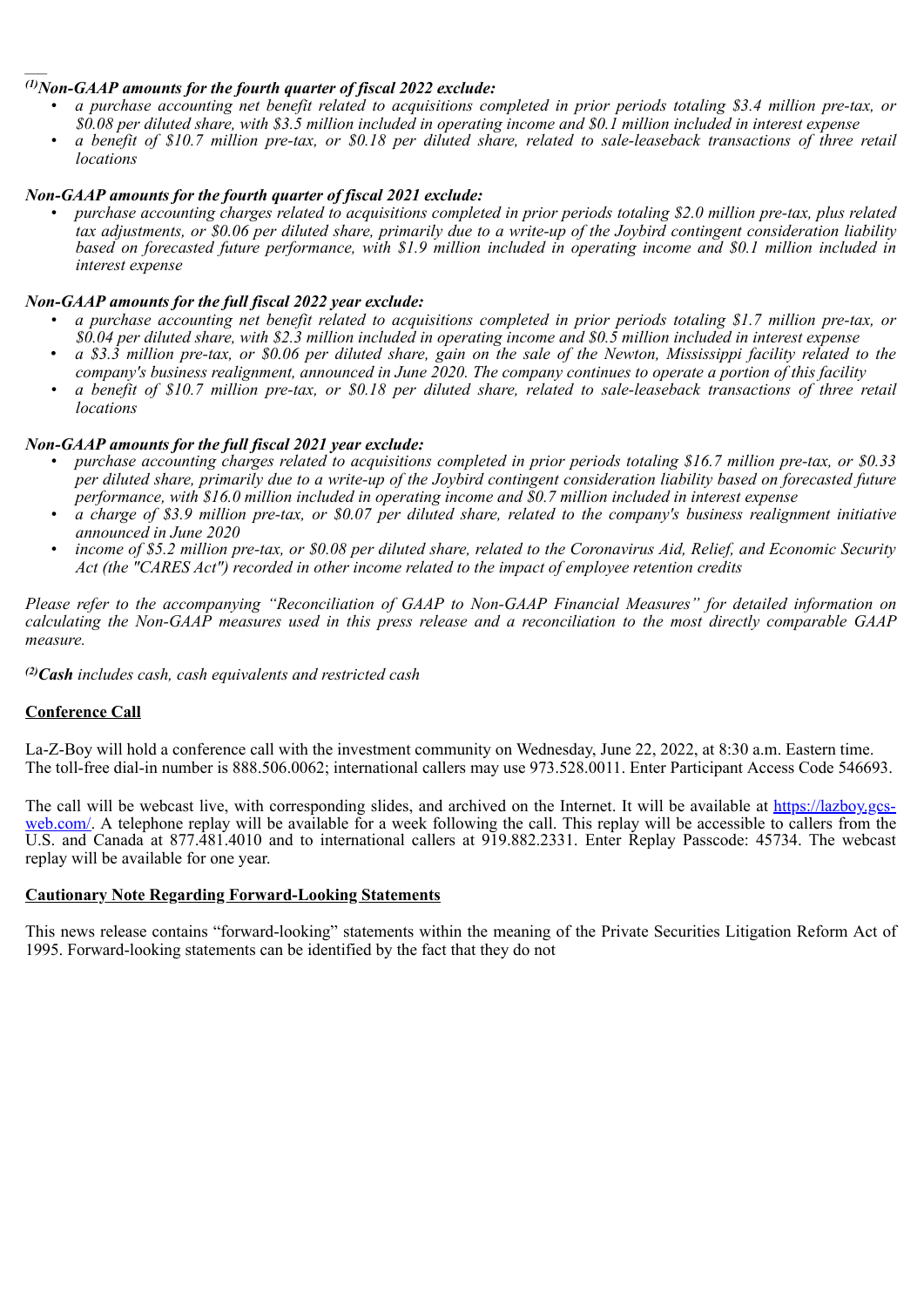relate strictly to historical or current facts. Generally, forward-looking statements include information concerning expectations, projections or trends relating to our results of operations, financial results, financial condition, strategic initiatives and plans, expenses, dividends, share repurchases, liquidity, use of cash and cash requirements, borrowing capacity, investments, future economic performance, business and industry and the effect of the novel coronavirus ("COVID-19") pandemic on our business operations and financial results.

The forward-looking statements in this press release are based on certain assumptions and currently available information and are subject to various risks and uncertainties, many of which are unforeseeable and beyond our control, such as the continuing and developing impact of, and uncertainty caused by, the COVID-19 pandemic. Additional risks and uncertainties that we do not presently know about or that we currently consider to be immaterial may also affect our business operations and financial results. Our actual future results and trends may differ materially depending on a variety of factors, including, but not limited to, the risks and uncertainties discussed in our fiscal 2022 Annual Report on Form 10-K and other factors identified in our reports filed with the Securities and Exchange Commission (the "SEC"), available on the SEC's website at www.sec.gov. Given these risks and uncertainties, you should not rely on forward-looking statements as a prediction of actual results. We are including this cautionary note to make applicable and take advantage of the safe harbor provisions of the Private Securities Litigation Reform Act of 1995 for forward-looking statements. We undertake no obligation to update or revise any forward-looking statements, whether as a result of new information, future events or for any other reason.

#### **Additional Information**

This news release is just one part of La-Z-Boy's financial disclosures and should be read in conjunction with other information filed with the SEC, which is available at: https://lazboy.gcs-web.com/financial-information/sec-filings. Investors and others wishing to be notified of future La-Z-Boy news releases. SEC filings and quarterly investor conference calls may sign up at: https://lazboy.gcs-web.com/.

#### **Background Information**

La-Z-Boy Incorporated is one of the world's leading residential furniture producers, marketing furniture for every room of the home. The Wholesale segment includes England, La-Z-Boy, American Drew®, Hammary<sup>®</sup>, Kincaid® and the company's international wholesale and manufacturing businesses. The company-owned Retail segment includes 161 of the 348 La-Z-Boy Furniture Galleries® stores. Joybird is an e-commerce retailer and manufacturer of upholstered furniture.

The corporation's branded distribution network is dedicated to selling La-Z-Boy Incorporated products and brands, and includes 348 stand-alone La-Z-Boy Furniture Galleries<sup>®</sup> stores and 531 independent Comfort Studio<sup>®</sup> locations, in addition to in-store gallery programs for the company's Kincaid and England operating units. Additional information is available at http://www.la-zboy.com/.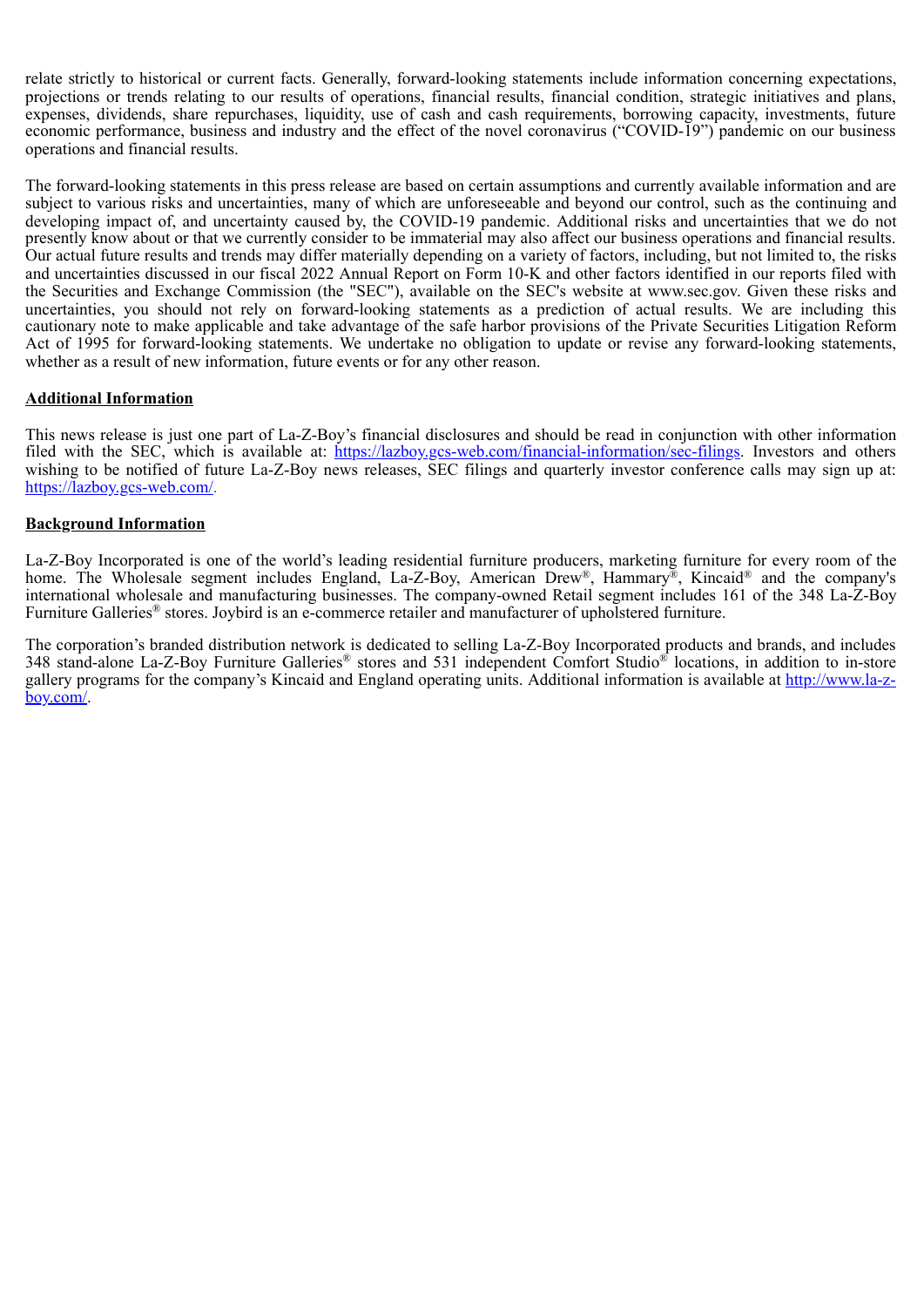#### **Non-GAAP Financial Measures**

In addition to the financial measures prepared in accordance with accounting principles generally accepted in the United States ("GAAP"), this press release also includes Non-GAAP financial measures. Management uses these Non-GAAP financial measures when assessing our ongoing performance. This press release contains references to Non-GAAP operating income, Non-GAAP operating margin, and Non-GAAP net income attributable to La-Z-Boy Incorporated per diluted share (and components thereof, including Non-GAAP income before income taxes, Non-GAAP net income attributable to La-Z-Boy Incorporated), which may exclude, as applicable, business realignment charges, purchase accounting charges, benefits from the CARES Act, charges for our supply chain optimization initiative and sale-leaseback gains. The business realignment charges include severance costs, asset impairment costs, and costs to relocate equipment and inventory related to organizational changes we undertook as a result of our response to COVID, including a reduction in the company's work force, temporary closure of certain manufacturing facilities and subsequent gains resulting from the sale of related assets. The purchase accounting charges may include the amortization of intangible assets, incremental expense upon the sale of inventory acquired at fair value, amortization of employee retention agreements, fair value adjustments of future cash payments recorded as interest expense, and adjustments to the fair value of contingent consideration. The benefits from the CARES Act include the impact of employee retention credits. The charges for our supply chain optimization initiative may include severance costs, accelerated depreciation expense, costs to relocate equipment and inventory, as well as other costs related to the closure, relocation and sale of certain manufacturing operations. Sale-leaseback gains are the result of the sale of the buildings and related fixed assets of three Retail stores.

In addition, this press release references the Non-GAAP financial measure of "Non-GAAP earnings per share" for a future period. Non-GAAP earnings per share may exclude items such as pre-tax purchase accounting charges. These and other not presently determinable items could have a material impact on the determination of earnings per share on a GAAP basis and due to the probable variability and limited visibility of excluded items, therefore, we have not provided a reconciliation of Non-GAAP earnings per share for future periods in this press release. These Non-GAAP financial measures are not meant to be considered superior to or a substitute for La-Z-Boy Incorporated's results of operations prepared in accordance with GAAP and may not be comparable to similarly titled measures reported by other companies. Reconciliations of such Non-GAAP financial measures to the most directly comparable GAAP financial measures are set forth in the accompanying tables.

Management believes that presenting certain Non-GAAP financial measures will help investors understand the long-term profitability trends of our business and compare our profitability to prior and future periods and to our peers. Management excludes purchase accounting charges because the amount and timing of such charges are significantly impacted by the timing, size, number and nature of the acquisitions consummated and the success with which we operate the businesses acquired. While the company has a history of acquisition activity, it does not acquire businesses on a predictable cycle, and the impact of purchase accounting charges is unique to each acquisition and can vary significantly from acquisition to acquisition. Similarly, business realignment charges and the charges related to the company's supply chain optimization initiative are dependent on the timing, size, number and nature of the operations being moved or closed, and the charges may not be incurred on a predictable cycle. Management also excludes benefits from the CARES Act and sale-leasebacks when assessing the company's operating and financial performance due to the one-time or infrequent nature of these transactions. Management believes that exclusion of these items facilitates more consistent comparisons of the company's operating results over time. Where applicable, the accompanying "Reconciliation of GAAP to Non-GAAP Financial Measures" tables present the excluded items net of tax calculated using the effective tax rate from operations for the period in which the adjustment is presented, except for the non-tax deductible goodwill impairment charge and the adjustment to the fair value of contingent consideration which reflects the associated GAAP tax impact in the period presented.

# # #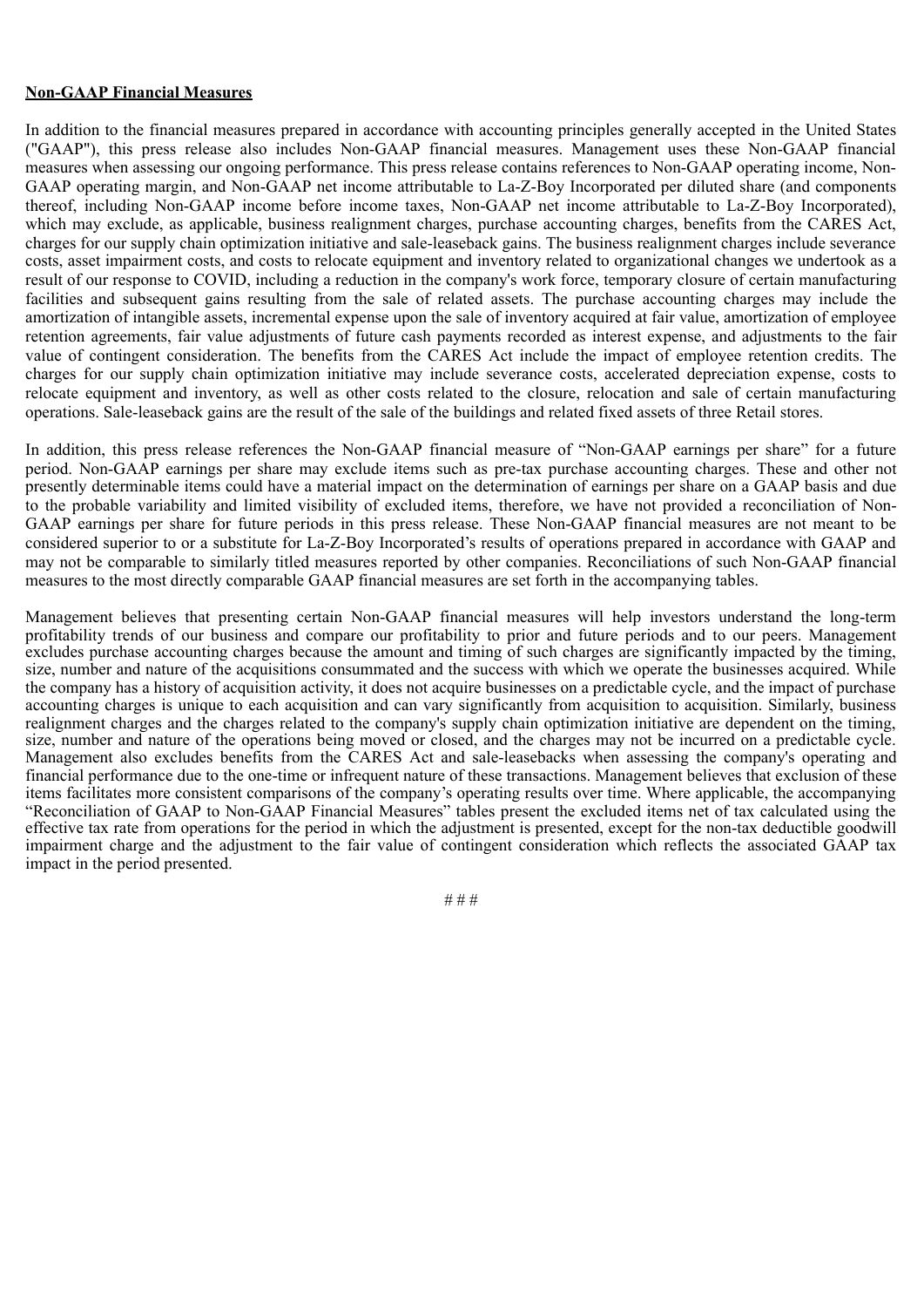# **LA-Z-BOY INCORPORATED CONSOLIDATED STATEMENT OF INCOME**

|                                                                    | <b>Ouarter Ended</b> |               | <b>Year Ended</b> |               |           |               |           |  |  |
|--------------------------------------------------------------------|----------------------|---------------|-------------------|---------------|-----------|---------------|-----------|--|--|
| (Unaudited, amounts in thousands, except per share data)           | 4/30/2022            |               | 4/24/2021         |               | 4/30/2022 |               | 4/24/2021 |  |  |
| <b>Sales</b>                                                       | \$<br>684,566        | <sup>S</sup>  | 519,470           | <sup>S</sup>  | 2,356,811 | <sup>\$</sup> | 1,734,244 |  |  |
| Cost of sales                                                      | 413,339              |               | 297,380           |               | 1,440,842 |               | 993,984   |  |  |
| Gross profit                                                       | 271,227              |               | 222,090           |               | 915,969   |               | 740,260   |  |  |
| Selling, general and administrative expense                        | 192,442              |               | 172,032           |               | 709,213   |               | 603,524   |  |  |
| Operating income                                                   | 78,785               |               | 50,058            |               | 206,756   |               | 136,736   |  |  |
| Interest expense                                                   | (182)                |               | (287)             |               | (895)     |               | (1,390)   |  |  |
| Interest income                                                    | 309                  |               | 199               |               | 1,338     |               | 1,101     |  |  |
| Other income (expense), net                                        | (1,186)              |               | 1,471             |               | (1,708)   |               | 9,466     |  |  |
| Income before income taxes                                         | 77,726               |               | 51,441            |               | 205,491   |               | 145,913   |  |  |
| Income tax expense                                                 | 20,104               |               | 13,484            |               | 53,163    |               | 38,384    |  |  |
| Net income                                                         | 57,622               |               | 37,957            |               | 152,328   |               | 107,529   |  |  |
| Net income attributable to noncontrolling interests                | (154)                |               | (461)             |               | (2,311)   |               | (1,068)   |  |  |
| Net income attributable to La-Z-Boy Incorporated                   | 57,468               | <sup>\$</sup> | 37,496            | S.            | 150,017   | $\mathbb{S}$  | 106,461   |  |  |
|                                                                    |                      |               |                   |               |           |               |           |  |  |
| Basic weighted average common shares                               | 43,137               |               | 45,739            |               | 44,023    |               | 45,983    |  |  |
| Basic net income attributable to La-Z-Boy Incorporated per share   | \$<br>1.33           | <sup>\$</sup> | 0.82              | <sup>\$</sup> | 3.41      | \$            | 2.31      |  |  |
| Diluted weighted average common shares                             | 43,256               |               | 46,316            |               | 44,294    |               | 46,367    |  |  |
| Diluted net income attributable to La-Z-Boy Incorporated per share | \$<br>1.33           | \$            | 0.81              | \$            | 3.39      | <sup>\$</sup> | 2.30      |  |  |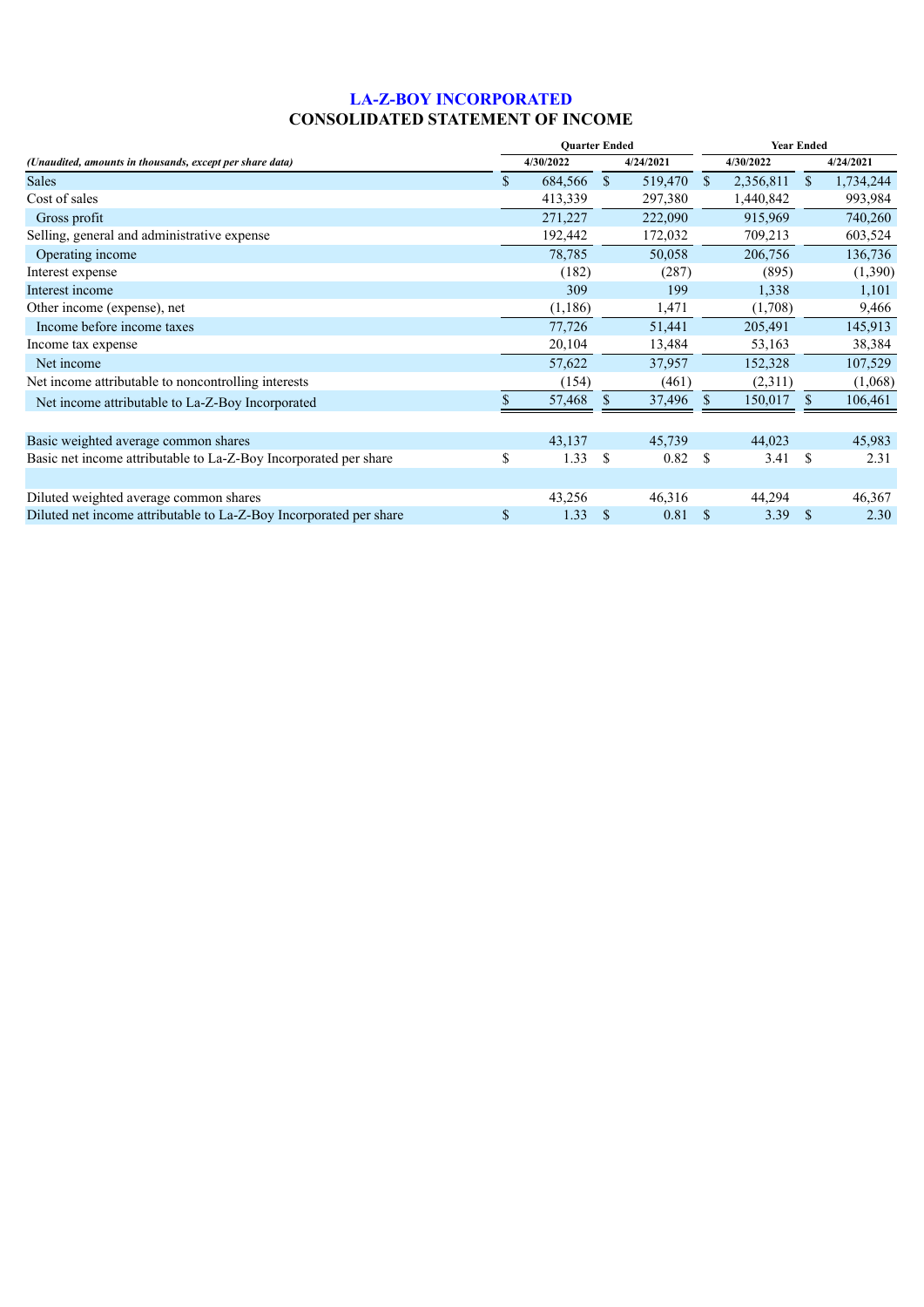# **LA-Z-BOY INCORPORATED CONSOLIDATED BALANCE SHEET**

| (Unaudited, amounts in thousands, except par value)                                                                          | 4/30/2022       | 4/24/2021     |           |
|------------------------------------------------------------------------------------------------------------------------------|-----------------|---------------|-----------|
| <b>Current assets</b>                                                                                                        |                 |               |           |
| Cash and equivalents                                                                                                         | \$<br>245,589   | <sup>\$</sup> | 391,213   |
| Restricted cash                                                                                                              | 3,267           |               | 3,490     |
| Receivables, net of allowance of \$3,406 at 4/30/2022 and \$4,011 at 4/24/2021                                               | 183,747         |               | 139,341   |
| Inventories, net                                                                                                             | 303,191         |               | 226,137   |
| Other current assets                                                                                                         | 215,982         |               | 165,979   |
| Total current assets                                                                                                         | 951,776         |               | 926,160   |
| Property, plant and equipment, net                                                                                           | 253,144         |               | 219,194   |
| Goodwill                                                                                                                     | 194,604         |               | 175,814   |
| Other intangible assets, net                                                                                                 | 33,971          |               | 30,431    |
| Deferred income taxes - long-term                                                                                            | 10,632          |               | 11,915    |
| Right of use lease assets                                                                                                    | 405,755         |               | 343,800   |
| Other long-term assets, net                                                                                                  | 82,207          |               | 79,008    |
| <b>Total</b> assets                                                                                                          | \$<br>1,932,089 | <sup>\$</sup> | 1,786,322 |
|                                                                                                                              |                 |               |           |
| <b>Current liabilities</b>                                                                                                   |                 |               |           |
| Accounts payable                                                                                                             | \$<br>104,025   | $\mathcal{S}$ | 94,152    |
| Lease liabilities, short-term                                                                                                | 75,271          |               | 67,614    |
| Accrued expenses and other current liabilities                                                                               | 496,393         |               | 449,904   |
| Total current liabilities                                                                                                    | 675,689         |               | 611,670   |
| Lease liabilities, long-term                                                                                                 | 354,843         |               | 295,023   |
| Other long-term liabilities                                                                                                  | 81,935          |               | 97,483    |
| Shareholders' equity                                                                                                         |                 |               |           |
| Preferred shares $-5,000$ authorized; none issued                                                                            |                 |               |           |
| Common shares, \$1 par value $-150,000$ authorized; 43,089 outstanding at 4/30/2022 and 45,361<br>outstanding at $4/24/2021$ | 43,089          |               | 45,361    |
| Capital in excess of par value                                                                                               | 342,252         |               | 330,648   |
| Retained earnings                                                                                                            | 431,181         |               | 399,010   |
| Accumulated other comprehensive loss                                                                                         | (5,797)         |               | (1,521)   |
| Total La-Z-Boy Incorporated shareholders' equity                                                                             | 810,725         |               | 773,498   |
| Noncontrolling interests                                                                                                     | 8,897           |               | 8,648     |
| Total equity                                                                                                                 | 819,622         |               | 782,146   |
| Total liabilities and equity                                                                                                 | \$<br>1,932,089 | \$            | 1,786,322 |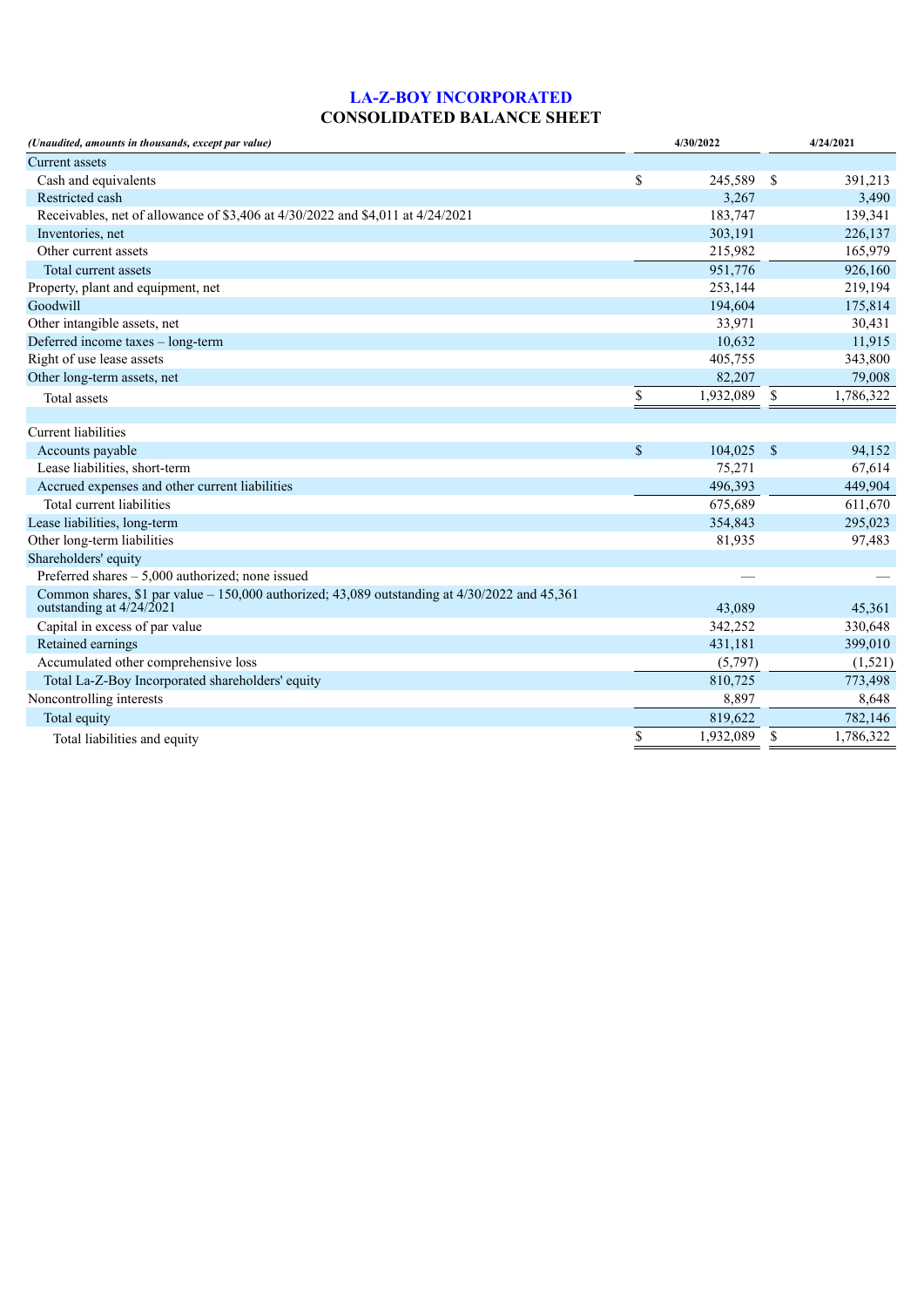# **LA-Z-BOY INCORPORATED CONSOLIDATED STATEMENT OF CASH FLOWS**

|                                                                                     | <b>Year Ended</b>        |                         |
|-------------------------------------------------------------------------------------|--------------------------|-------------------------|
| (Unaudited, amounts in thousands)                                                   | 4/30/2022                | 4/24/2021               |
| Cash flows from operating activities                                                |                          |                         |
| Net income                                                                          | \$<br>152,328 \$         | 107,529                 |
| Adjustments to reconcile net income to cash provided by operating activities        |                          |                         |
| (Gain)/loss on disposal of assets                                                   | (13, 657)                | (37)                    |
| Gain on sale of investments                                                         | (478)                    | (954)                   |
| Provision for doubtful accounts                                                     | (617)                    | (3,169)                 |
| Depreciation and amortization                                                       | 39,771                   | 33,021                  |
| Amortization of right-of-use lease assets                                           | 72,942                   | 65,571                  |
| Equity-based compensation expense                                                   | 11,858                   | 12,671                  |
| Change in deferred taxes                                                            | 1,022                    | 8,790                   |
| Change in receivables                                                               | (41, 829)                | (38, 288)               |
| Change in inventories                                                               | (72, 022)                | (40, 727)               |
| Change in other assets                                                              | (16, 232)                | 2,926                   |
| Change in payables                                                                  | 6,326                    | 37,068                  |
| Change in lease liabilities                                                         | (73,805)                 | (65, 881)               |
| Change in other liabilities                                                         | 13,397                   | 191,397                 |
| Net cash provided by operating activities                                           | 79.004                   | 309,917                 |
| Cash flows from investing activities                                                |                          |                         |
| Proceeds from disposals of assets                                                   | 22,588                   | 2,770                   |
| Capital expenditures                                                                | (76, 580)                | (37,960)                |
| Purchases of investments                                                            | (34, 152)                | (39, 584)               |
| Proceeds from sales of investments                                                  | 36,096                   | 36,071                  |
| Acquisitions                                                                        | (26, 323)                | (2,000)                 |
| Net cash used for investing activities                                              | (78, 371)                | (40,703)                |
| Cash flows from financing activities                                                |                          |                         |
| Payments on debt and finance lease liabilities                                      | (121)                    | (75,050)                |
| Holdback payments for acquisition purchases                                         | (23,000)                 | (5,783)                 |
| Stock issued for stock and employee benefit plans, net of shares withheld for taxes | (1, 818)                 | 9,030                   |
| Repurchases of common stock                                                         | (90, 645)                | (44,202)                |
| Dividends paid to shareholders                                                      | (27, 717)                | (16, 542)               |
| Dividends paid to minority interest joint venture partners (1)                      | (1,260)                  | (8,507)                 |
| Net cash used for financing activities                                              | (144, 561)               | (141, 054)              |
| Effect of exchange rate changes on cash and equivalents                             | (1,919)                  | 3,015                   |
| Change in cash, cash equivalents and restricted cash                                | (145, 847)               | 131,175                 |
| Cash, cash equivalents and restricted cash at beginning of period                   | 394,703                  | 263,528                 |
| Cash, cash equivalents and restricted cash at end of period                         | $\mathsf{\$}$<br>248,856 | $\mathbb{S}$<br>394,703 |
| Supplemental disclosure of non-cash investing activities                            |                          |                         |
| Capital expenditures included in accounts payable                                   | \$<br>9,234              | <sup>\$</sup><br>4,638  |
|                                                                                     |                          |                         |

(1) Includes dividends paid to joint venture minority partners resulting from the repatriation of dividends from our foreign earnings that we no longer consider permanently reinvested.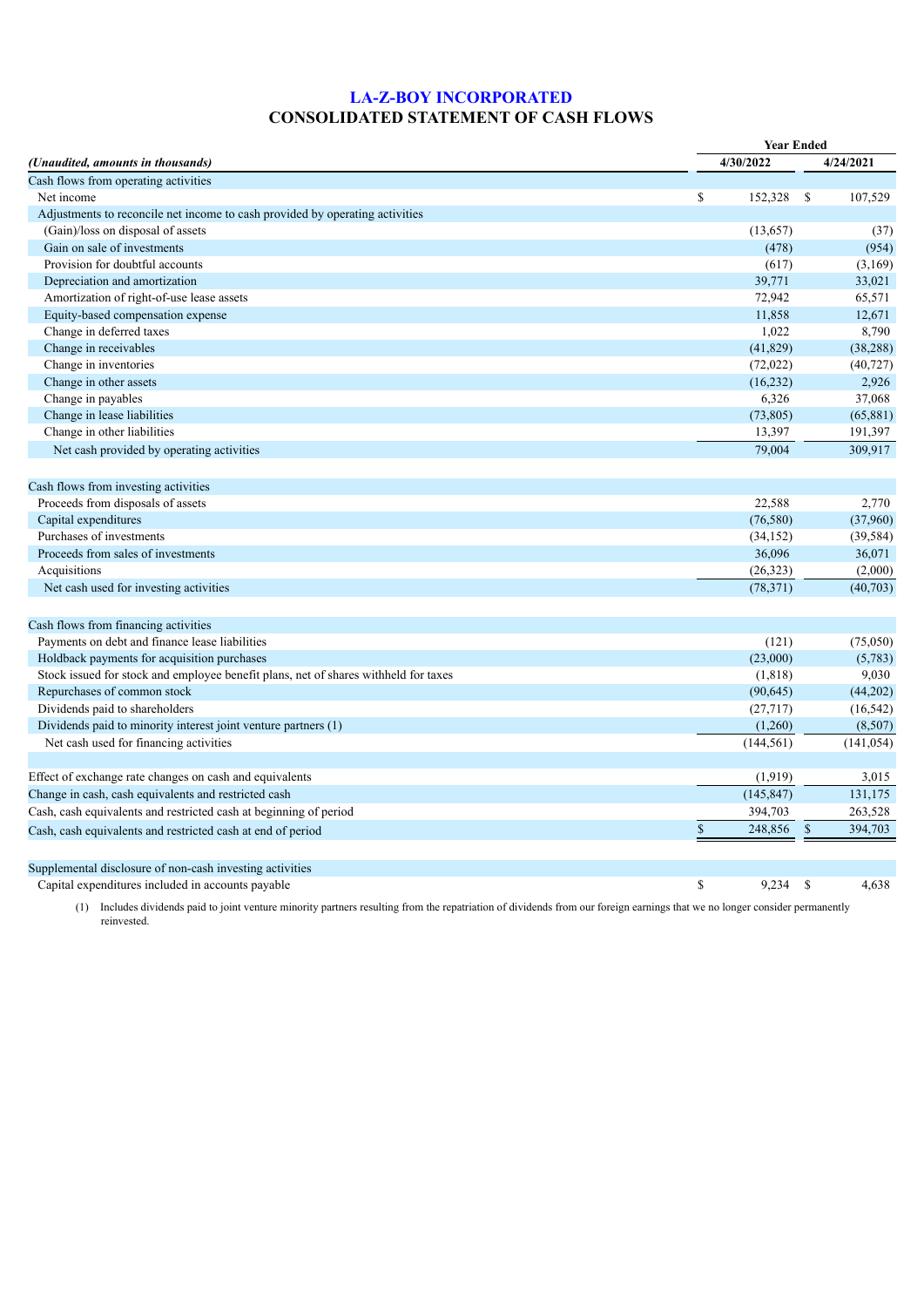# **LA-Z-BOY INCORPORATED SEGMENT INFORMATION**

|                                   |              | <b>Ouarter Ended</b> |               | <b>Year Ended</b> |               |           |               |            |  |
|-----------------------------------|--------------|----------------------|---------------|-------------------|---------------|-----------|---------------|------------|--|
| (Unaudited, amounts in thousands) |              | 4/30/2022            |               | 4/24/2021         |               | 4/30/2022 |               | 4/24/2021  |  |
| <b>Sales</b>                      |              |                      |               |                   |               |           |               |            |  |
| Wholesale segment:                |              |                      |               |                   |               |           |               |            |  |
| Sales to external customers       | $\mathbb{S}$ | 397,629              | <sup>\$</sup> | 286,119           | <sup>\$</sup> | 1,371,602 | <sup>\$</sup> | 1,006,377  |  |
| Intersegment sales                |              | 115,337              |               | 97,882            |               | 397,236   |               | 294,921    |  |
| Wholesale segment sales           |              | 512,966              |               | 384,001           |               | 1,768,838 |               | 1,301,298  |  |
| Retail segment sales              |              | 233,075              |               | 193,535           |               | 804,394   |               | 612,906    |  |
| Corporate and Other:              |              |                      |               |                   |               |           |               |            |  |
| Sales to external customers       |              | 53,862               |               | 39,816            |               | 180,815   |               | 114,961    |  |
| Intersegment sales                |              | 3,471                |               | 3,405             |               | 15,144    |               | 12,409     |  |
| Corporate and Other sales         |              | 57,333               |               | 43,221            |               | 195,959   |               | 127,370    |  |
| Eliminations                      |              | (118, 808)           |               | (101, 287)        |               | (412,380) |               | (307, 330) |  |
| Consolidated sales                |              | 684,566              | \$            | 519,470           | <sup>\$</sup> | 2,356,811 | $\mathbf S$   | 1,734,244  |  |
| <b>Operating Income (Loss)</b>    |              |                      |               |                   |               |           |               |            |  |
| Wholesale segment                 | \$           | 44,915               | <sup>\$</sup> | 39,003            | <sup>\$</sup> | 134,013   | <sup>\$</sup> | 134,312    |  |
| Retail segment                    |              | 41,044               |               | 23,551            |               | 109,546   |               | 46,724     |  |
| Corporate and Other               |              | (7, 174)             |               | (12, 496)         |               | (36, 803) |               | (44,300)   |  |
| Consolidated operating income     | \$           | 78,785               | \$            | 50,058            | -S            | 206,756   |               | 136,736    |  |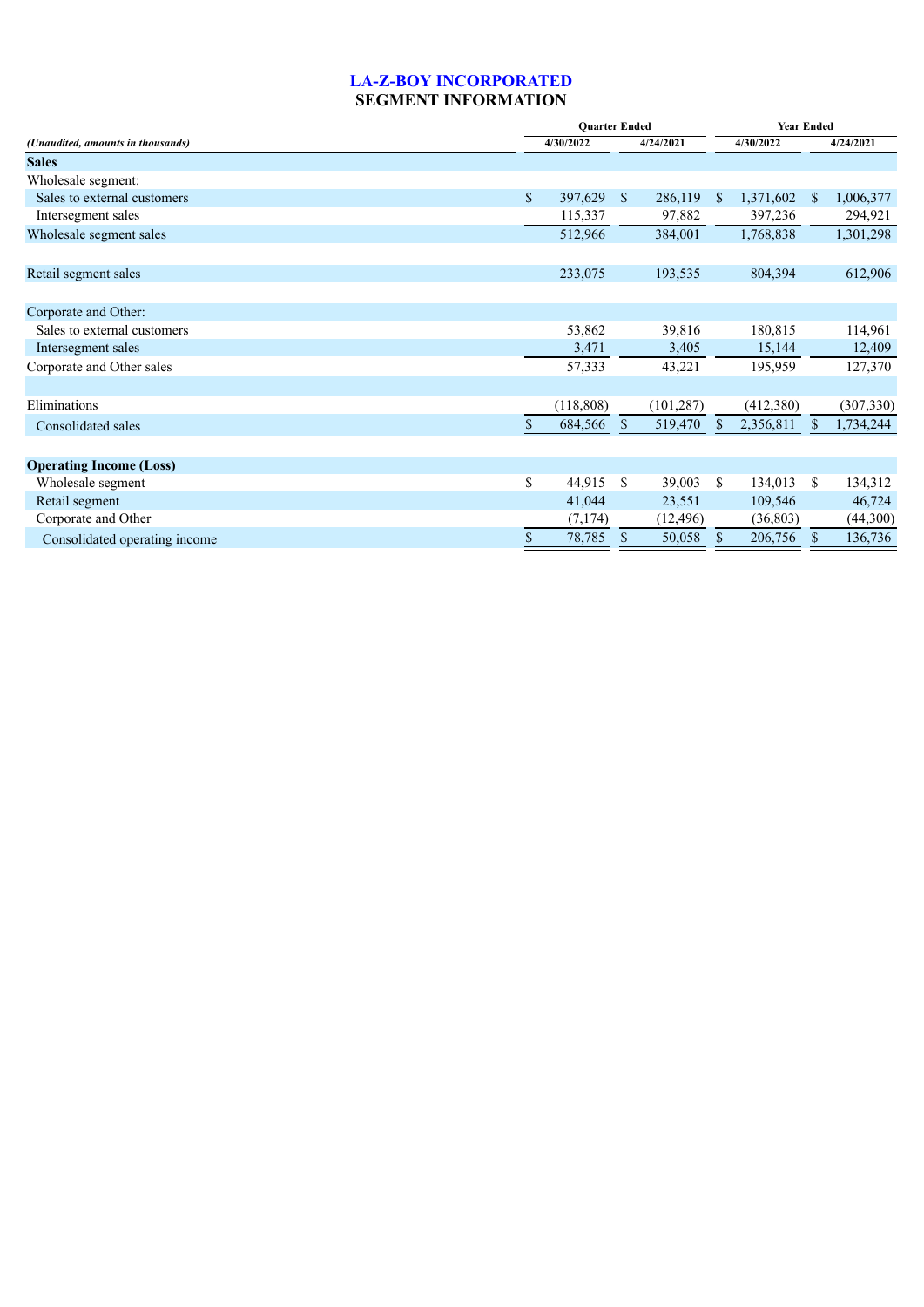# **LA-Z-BOY INCORPORATED UNAUDITED QUARTERLY FINANCIAL DATA**

#### **Fiscal 2022**

| <b>Fiscal Quarter Ended</b>                                        |    | $(13$ weeks) |               | $(13$ weeks) |              | $(13$ weeks) |              | $(14 \text{ weeks})$ |
|--------------------------------------------------------------------|----|--------------|---------------|--------------|--------------|--------------|--------------|----------------------|
| (Amounts in thousands, except per share data)                      |    | 7/24/2021    |               | 10/23/2021   |              | 1/22/2022    |              | 4/30/2022            |
| <b>Sales</b>                                                       | \$ | 524,783      | -8            | 575,889      | <sup>S</sup> | 571,573      | -S           | 684,566              |
| Cost of sales                                                      |    | 322,701      |               | 352,594      |              | 352,208      |              | 413,339              |
| Gross profit                                                       |    | 202,082      |               | 223,295      |              | 219,365      |              | 271,227              |
| Selling, general and administrative expense                        |    | 167,711      |               | 169,182      |              | 179,878      |              | 192,442              |
| Operating income                                                   |    | 34,371       |               | 54,113       |              | 39,487       |              | 78,785               |
| Interest expense                                                   |    | (311)        |               | (242)        |              | (160)        |              | (182)                |
| Interest income                                                    |    | 117          |               | 106          |              | 806          |              | 309                  |
| Other income (expense), net                                        |    | (93)         |               | 1,031        |              | (1,460)      |              | (1,186)              |
| Income before income taxes                                         |    | 34,084       |               | 55,008       |              | 38,673       |              | 77,726               |
| Income tax expense                                                 |    | 8,818        |               | 14,650       |              | 9,591        |              | 20,104               |
| Net income                                                         |    | 25,266       |               | 40,358       |              | 29,082       |              | 57,622               |
| Net income attributable to noncontrolling interests                |    | (700)        |               | (842)        |              | (615)        |              | (154)                |
| Net income attributable to La-Z-Boy Incorporated                   |    | 24,566       | - 55          | 39,516       | <sup>S</sup> | 28,467       | <sup>3</sup> | 57,468               |
| Diluted weighted average common shares                             |    | 45,404       |               | 44,423       |              | 43,968       |              | 43,256               |
| Diluted net income attributable to La-Z-Boy Incorporated per share | \$ | 0.54         | <sup>\$</sup> | 0.89         | S            | 0.65         | \$           | 1.33                 |

# **Fiscal 2021**

| <b>Fiscal Quarter Ended</b>                                        |              | $(13$ weeks) | $(13$ weeks)          | $(13$ weeks)            |    | $(13$ weeks) |
|--------------------------------------------------------------------|--------------|--------------|-----------------------|-------------------------|----|--------------|
| (Amounts in thousands, except per share data)                      |              | 7/25/2020    | 10/24/2020            | 1/23/2021               |    | 4/24/2021    |
| <b>Sales</b>                                                       | \$           | 285,458      | 459,120<br>\$.        | $\mathbf{s}$<br>470,196 | -S | 519,470      |
| Cost of sales                                                      |              | 169,095      | 258,565               | 268,944                 |    | 297,380      |
| Gross profit                                                       |              | 116,363      | 200,555               | 201,252                 |    | 222,090      |
| Selling, general and administrative expense                        |              | 112,038      | 152,616               | 166,838                 |    | 172,032      |
| Operating income                                                   |              | 4,325        | 47,939                | 34,414                  |    | 50,058       |
| Interest expense                                                   |              | (459)        | (346)                 | (298)                   |    | (287)        |
| Interest income                                                    |              | 494          | 123                   | 285                     |    | 199          |
| Other income (expense), net                                        |              | 1,474        | (11)                  | 6,532                   |    | 1,471        |
| Income before income taxes                                         |              | 5,834        | 47,705                | 40,933                  |    | 51,441       |
| Income tax expense                                                 |              | 1,155        | 12,401                | 11,344                  |    | 13,484       |
| Net income                                                         |              | 4,679        | 35,304                | 29,589                  |    | 37,957       |
| Net (income) loss attributable to noncontrolling interests         |              | 119          | (369)                 | (357)                   |    | (461)        |
| Net income attributable to La-Z-Boy Incorporated                   |              | 4,798        | 34,935                | 29,232<br>S             |    | 37,496       |
| Diluted weighted average common shares                             |              | 45,965       | 46,323                | 46,818                  |    | 46,316       |
| Diluted net income attributable to La-Z-Boy Incorporated per share | $\mathbb{S}$ | 0.10         | 0.75<br><sup>\$</sup> | 0.62<br>S               |    | 0.81         |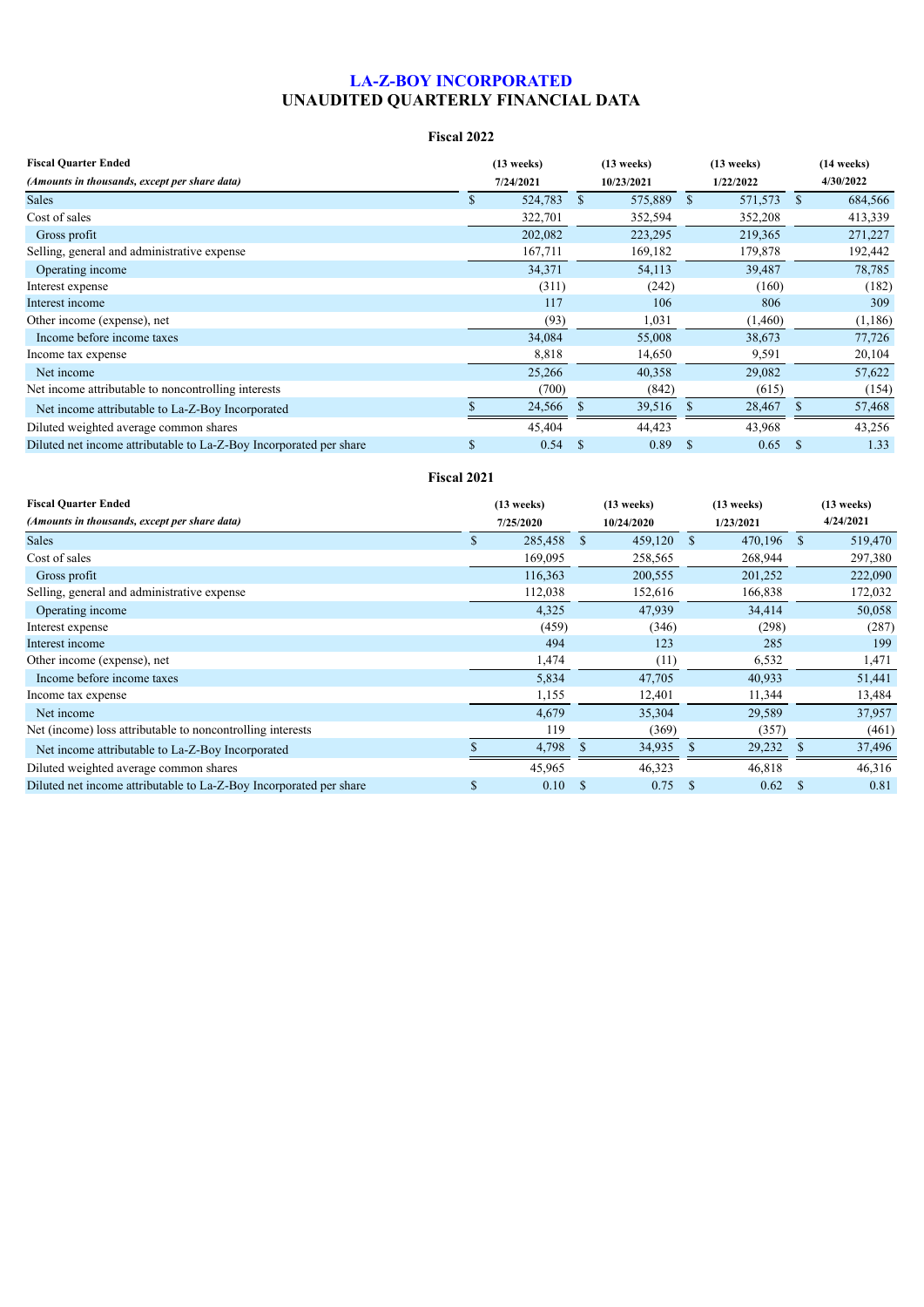# **LA-Z-BOY INCORPORATED RECONCILIATION OF GAAP TO NON-GAAP FINANCIAL MEASURES**

|                                                                                                                                                                   |                                                                       | <b>Quarter Ended</b>                                 |              |                 |                           |                          | <b>Year Ended</b> |                |  |
|-------------------------------------------------------------------------------------------------------------------------------------------------------------------|-----------------------------------------------------------------------|------------------------------------------------------|--------------|-----------------|---------------------------|--------------------------|-------------------|----------------|--|
| (Amounts in thousands, except per share data)                                                                                                                     |                                                                       | 4/30/2022                                            |              | 4/24/2021       |                           | 4/30/2022                |                   | 4/24/2021      |  |
| GAAP gross profit                                                                                                                                                 | $\mathbb{S}$                                                          | 271,227                                              | $\mathbb{S}$ | 222,090         | $\mathbb{S}$              | 915,969                  | $\mathbb{S}$      | 740,260        |  |
| Add back: Purchase accounting charges - incremental expense upon the sale of inventory acquired at<br>fair value                                                  |                                                                       |                                                      |              |                 |                           |                          |                   | 429            |  |
| Add back: Business realignment charges                                                                                                                            |                                                                       |                                                      |              |                 |                           |                          |                   | 1,303          |  |
| Less: Supply chain optimization initiative gain                                                                                                                   |                                                                       |                                                      |              |                 |                           |                          |                   | (50)           |  |
| Non-GAAP gross profit                                                                                                                                             | $\mathbb{S}% _{t}\left( t\right) \equiv\mathbb{S}_{t}\left( t\right)$ | 271,227                                              | $\mathbb{S}$ | 222,090         | $\boldsymbol{\mathsf{S}}$ | 915,969                  | \$                | 741,942        |  |
| <b>GAAP SG&amp;A</b>                                                                                                                                              | $\mathbb{S}$                                                          | 192,442                                              | -S           | 172,032         | - \$                      | 709,213                  | $\mathbb{S}$      | 603,524        |  |
| Less: Purchase accounting (charges)/gain - adjustment to fair value of contingent consideration and<br>amortization of intangible assets and retention agreements |                                                                       | 3,528                                                |              | (1, 859)        |                           | 2,251                    |                   | (15, 595)      |  |
| Add back: Business realignment gain/(charges)                                                                                                                     |                                                                       |                                                      |              |                 |                           | 3,277                    |                   | (2,580)        |  |
| Add back: Sale leaseback gain                                                                                                                                     |                                                                       | 10,655                                               |              |                 |                           | 10,655                   |                   |                |  |
| Non-GAAP SG&A                                                                                                                                                     | \$                                                                    | 206,625                                              | $\mathbb{S}$ | 170,173         | $\mathbb{S}$              | 725,396                  | \$                | 585,349        |  |
| GAAP operating income                                                                                                                                             | \$                                                                    | 78,785                                               | -S           | 50,058          | <sup>\$</sup>             | 206,756                  | $\mathbb{S}$      | 136,736        |  |
| Add back: Purchase accounting charges/(gain)                                                                                                                      |                                                                       | (3,528)                                              |              | 1,859           |                           | (2,251)                  |                   | 16,024         |  |
| Less: Business realignment (gain)/charges                                                                                                                         |                                                                       |                                                      |              |                 |                           | (3,277)                  |                   | 3,883          |  |
| Less: Sale leaseback gain                                                                                                                                         |                                                                       | (10, 655)                                            |              |                 |                           | (10,655)                 |                   |                |  |
| Less: Supply chain optimization initiative gain                                                                                                                   |                                                                       |                                                      |              |                 |                           |                          |                   | (50)           |  |
| Non-GAAP operating income                                                                                                                                         | \$                                                                    | 64,602                                               | \$           | 51,917          | $\mathbb S$               | 190,573                  | $\mathbb{S}$      | 156,593        |  |
| GAAP income before income taxes                                                                                                                                   | \$                                                                    |                                                      | \$           |                 | \$                        |                          |                   |                |  |
| Add back: Purchase accounting charges/(gain) recorded as part of gross profit, SG&A, and interest                                                                 |                                                                       | 77,726                                               |              | 51,441          |                           | 205,491                  | \$                | 145,913        |  |
| expense                                                                                                                                                           |                                                                       | (3, 437)                                             |              | 2,038           |                           | (1,737)                  |                   | 16,694         |  |
| Less: Business realignment (gain)/charges                                                                                                                         |                                                                       |                                                      |              |                 |                           | (3,277)                  |                   | 3,883          |  |
| Less: Sale leaseback gain                                                                                                                                         |                                                                       | (10,655)                                             |              | —               |                           | (10,655)                 |                   |                |  |
| Less: Supply chain optimization initiative gain                                                                                                                   |                                                                       |                                                      |              |                 |                           | $\overline{\phantom{0}}$ |                   | (50)           |  |
| Less: CARES Act benefit                                                                                                                                           |                                                                       |                                                      |              |                 |                           |                          |                   | (5,219)        |  |
| Non-GAAP income before income taxes                                                                                                                               | \$                                                                    | 63,634                                               | $\mathbb{S}$ | 53,479          | $\mathbb{S}$              | 189,822                  | \$                | 161,221        |  |
|                                                                                                                                                                   | \$                                                                    |                                                      |              |                 | \$                        |                          |                   |                |  |
| GAAP net income attributable to La-Z-Boy Incorporated<br>Add back: Purchase accounting charges/(gain) recorded as part of gross profit, SG&A, and interest        |                                                                       | 57,468                                               | \$           | 37,496<br>2,038 |                           | 150,017                  | \$                | 106,461        |  |
| expense<br>Less: Tax effect of purchase accounting                                                                                                                |                                                                       | (3, 437)<br>935                                      |              | 837             |                           | (1,737)<br>588           |                   | 16,694         |  |
| Less: Business realignment (gain)/charges                                                                                                                         |                                                                       |                                                      |              | —               |                           | (3,277)                  |                   | (642)<br>3,883 |  |
| Add back: Tax effect of business realignment gain/(charges)                                                                                                       |                                                                       | $\overline{\phantom{0}}$<br>$\overline{\phantom{0}}$ |              |                 |                           | 862                      |                   | (938)          |  |
| Less: Sale leaseback gain                                                                                                                                         |                                                                       | (10,655)                                             |              |                 |                           | (10, 655)                |                   |                |  |
| Add back: Tax effect of sale leaseback gain                                                                                                                       |                                                                       | 2,898                                                |              |                 |                           | 2,802                    |                   |                |  |
| Less: Supply chain optimization initiative gain                                                                                                                   |                                                                       |                                                      |              |                 |                           |                          |                   | (50)           |  |
| Add back: Tax effect of supply chain optimization initiative gain                                                                                                 |                                                                       |                                                      |              |                 |                           |                          |                   | 13             |  |
| Less: CARES Act benefit                                                                                                                                           |                                                                       |                                                      |              |                 |                           |                          |                   | (5,219)        |  |
| Add back: Tax effect of CARES Act benefit                                                                                                                         |                                                                       |                                                      |              |                 |                           |                          |                   | 1,261          |  |
| Non-GAAP net income attributable to La-Z-Boy Incorporated                                                                                                         | $\mathbb S$                                                           | 47,209                                               | $\mathbb{S}$ | 40,371          | $\mathbb{S}$              | 138,600                  | $\mathbb{S}$      | 121,463        |  |
|                                                                                                                                                                   |                                                                       |                                                      |              |                 |                           |                          |                   |                |  |
| GAAP net income attributable to La-Z-Boy Incorporated per diluted share                                                                                           | $\mathbb{S}$                                                          | 1.33                                                 | \$           | 0.81            | $\mathbb{S}$              | 3.39                     | \$                | 2.30           |  |
| Add back: Purchase accounting charges/(gain), net of tax, per share                                                                                               |                                                                       | (0.08)                                               |              | 0.06            |                           | (0.04)                   |                   | 0.33           |  |
| Less: Business realignment (gain)/charges, net of tax, per share                                                                                                  |                                                                       |                                                      |              |                 |                           | (0.06)                   |                   | 0.07           |  |
| Less: Sale leaseback gain, net of tax, per share                                                                                                                  |                                                                       | (0.18)                                               |              |                 |                           | (0.18)                   |                   |                |  |
| Less: CARES Act benefit, net of tax, per share                                                                                                                    |                                                                       |                                                      |              |                 |                           |                          |                   | (0.08)         |  |
| Non-GAAP net income attributable to La-Z-Boy Incorporated per diluted share                                                                                       | \$                                                                    | $1.07\,$                                             | \$           | 0.87            | \$                        | 3.11                     | \$                | 2.62           |  |